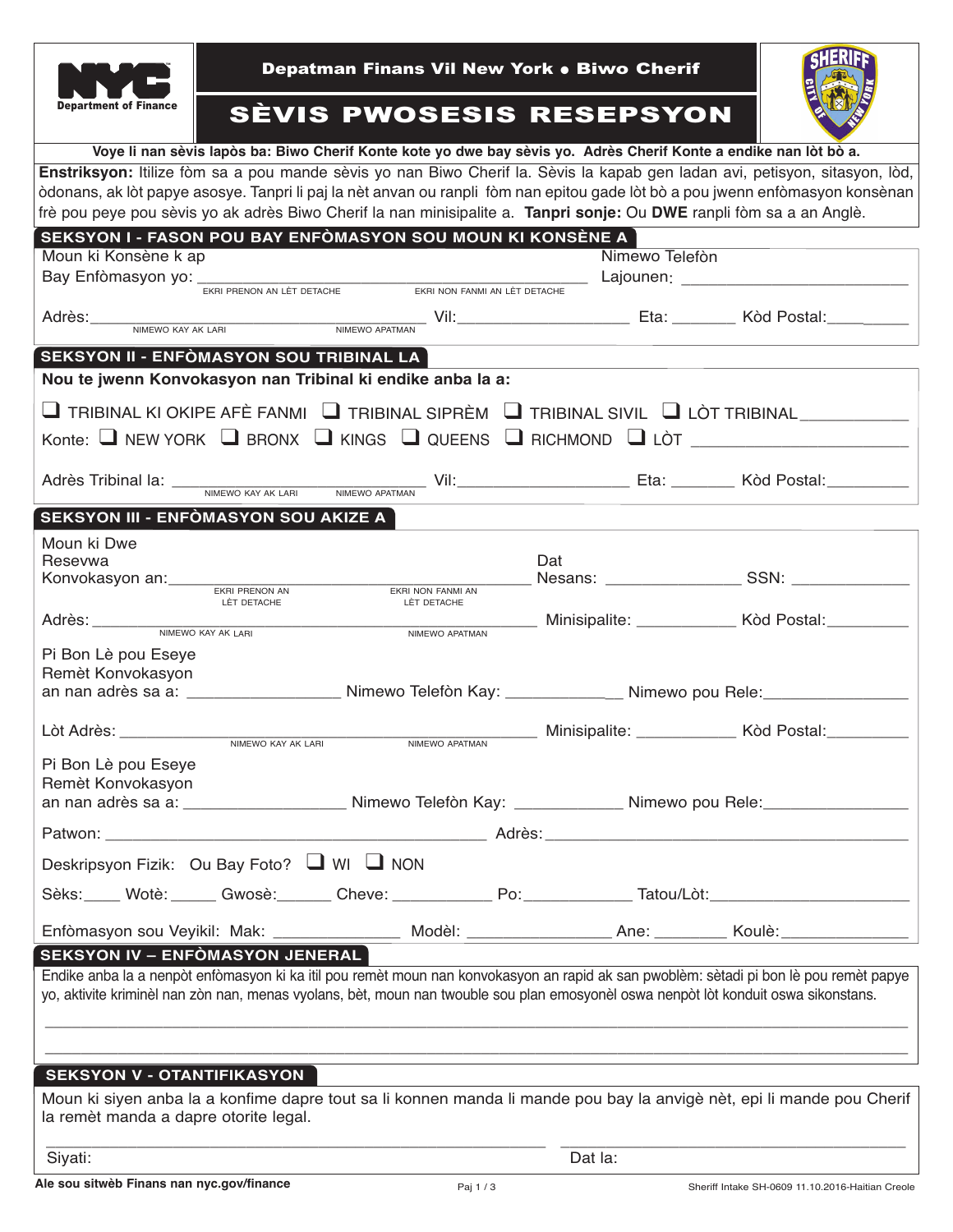

#### **Gid pou Remèt Papye Tribinal**



Chè Mesye/Madam,

Ou te jwenn yon sitasyon Tribinal ki Okipe Afè Fanmi oswa lòt dokiman tribinal ki mande lòt moun ki konsène a pou swa reponn oswa prezante nan tribinal nan yon sèten dat epi kounye a ou nan pwosesis pou mande Cherif la pou remèt papye a.

Pou Cherif la kapab eseye remèt papye a, ou dwe bay yon adrès kote nou kapab jwenn Akize a/Moun ki Reponn nan pandan lè biwo louvri epi demann ou dwe bay ase tan pou nou remèt papye a.

Nou dwe remèt pifò papye Tribinal ki Okipe Afè Fanmi omwen uit (8) jou anvan dat ki fikse pou prezantasyon nan tribinal la. Ou dwe depoze tout papye ki gen yon dat konparisyon omwen twa semèn anvan dat la, paske Cherif la ka pa kapab pran kontak avèk Akize/Moun ki Reponn nan lè li fè premye tantativ la.

**Sonje Cherif la pa janm kapab garanti sèvis la**, menmsi tout enfòmasyon yo egzat ak depo papye a fèt alè. **FRÈ DEPO A PA RANBOUSAB**.

Mwen rekonèt Cherif la pa garanti sèvis la epi frè depo a pa ranbousab. Yo fè mwen konnen peryòd tan ki sijere pou pwosesis ki date a epi se mwen ki responsab pou bay Cherif la enfòmasyon sou kote Akize a/Moun ki Reponn nan ye pandan lè biwo louvri.

Siyati Moun ki Depoze Plent lan Dat la